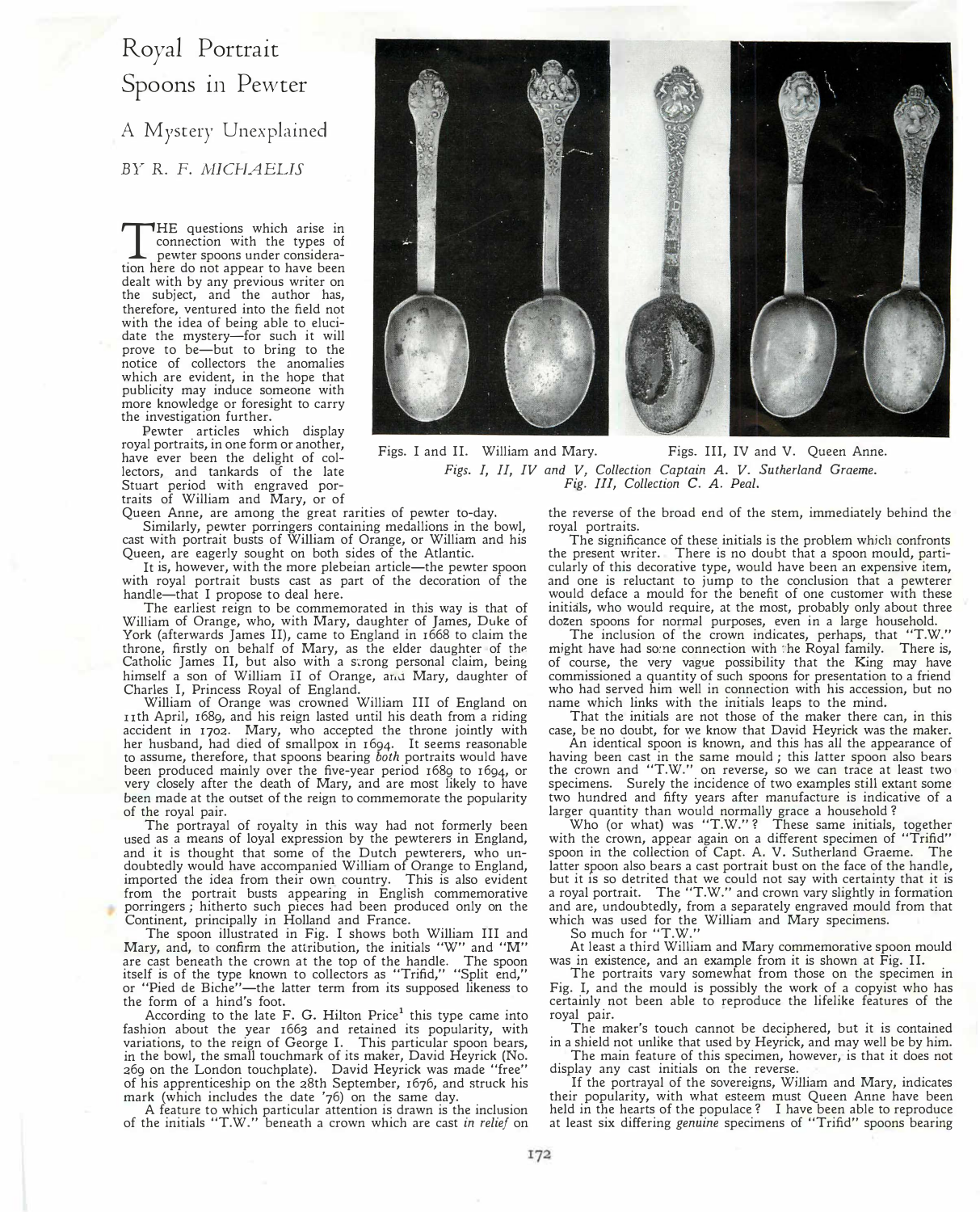

Fig. XII. Marks on Sevres soft paste biscuit figures. The mark is the signature of the "repairer" and is to be found, incised, on the base. (a) *Top right.* Mark of Fernex (not Falconet as commonly believed). (b) *Bottom left.* Pair of Dividers : Mark ofDuru. Publicly identified for the first time. (c) *Top left.* Mallet: Unidentified and unrecorded. (d) *Bottom right.* Mark of Bono. No previous public attribution has been made of this mark, and this identification is based on an autograph note, in the possession of the writer of this article, by the late Comte de Chavagnac.

For instance, "La Baigueuse," Fig. IX, is referred to as 1758. There is no doubt that it was first made in that year. It was a great success commercially and one would assume that it was repeated frequently. It is therefore unlikely that this particular copy was made in that year; it might have been made at any time within the next fifteen years or so.

## **MISCELLANEOUS POINTS FOR THE COLLECTOR**

The projecting extremities of biscuit are frequently broken. The very delicacy of the work, and the distinctness of each detail, is liable to "catch" a careless duster and cause a break. A perfect major piece is rare.

This means that the collector cannot demand as high a standard of freedom from damage in biscuit as in decorated china ; if he did, he would collect very little. Some people like to "make up" lost figures and so on. Personally, I think this is a mistake. The addition can always be seen : the new paste is never quite the same colour and texture as the old, and the repairing almost draws attention to the flaw. The old drill sergeants used to advise that, if one made a wrong movement at a ceremonial parade, it was wise to stand still and hope not to be noticed ; movement was bound to attract attention. Repairing is like movement.

There is often a firing crack in the under side of the base, particularly in the large pieces. This is of no importance.

One small matter may be mentioned to help ascertain the date. The bases of the early pieces are either flat, of one piece, or "stepped" in two flat surfaces. Later the bases became more elaborate and broken up, so that a cross section is "wavy."

It is sometimes said that biscuit is found very rarely, that the total supply in England is minute, and that consequently it is unsuitable for collection. It is true that it is not as common as decorated Sevres ; the man who wants cups and saucers and similar small pieces of decorated ware can walk into twenty dealers in London alone and take his choice ; and the man who wants elaborate "museum" pieces can find plenty to choose from at the biggest

dealers. But biscuit is not as rare as is sometimes alleged. The writer has seen, within a few months, three capital pieces on offer :<br>''Pygmalion,'' ''La Baigneuse,'' and ''L'Amour Menaçant''—apart from more than a score of smaller pieces. And a certain amount of difficulty is a stimulant to the genuine collector.

Whether Sevres soft paste biscuit appeals to any particular individual must depend on his aesthetic sense. If he does not care for it, there is no more to be said ; but if he likes it, and wants to collect it, he will find that his hobby has three great advantages over any other usual ceramic collecting mania: Firstly, as I have tried to show, it is easy to be confident-and right-in determining the attribution of a particular piece. Secondly, the subject is small, some couple of hundred models made during a quarter of a century -so that it is easy to learn what to look for. Thirdly, the examples are inexpensive. The normal family's expenditure on cigarettes and flowers would build up a fund sufficient to make a start to a collection within a period of months, and when a good piece has been bought, it is as good as there is ; no one, no matter how rich, can have a better copy. There must be few branches of ceramics so "democratic," in which the man of moderate means can make as good a collection as the wealthy man.

## $\circ$   $\circ$   $\circ$

## CUT-GLASS OF THE XVIIIth CENTURY *(Continued from page* 167)

the turn of the century, however, was applied with the requisite restraint to maintain an artistic relationship with form; it was used to suggest, not to exploit, the inherent brilliance of the material, and it did so without in any way interrupting form.

Typical examples of cut-glass of this period are shown in Figs. III and IV. The double-ogee salts fashionable early in the XVIIIth century had received some attention from the cutter ; flutes, diamonding to the bowls, and scalloping to rims had been the usual *motifs,* and much the same decoration was given to the salts which superseded them, and which retained their popularity into the new century. These were the salts with round shallow and boat-shaped bowls usually set on an oval or rectangular base cut in flat facets. They resembled, on a miniature scale, the fruit bowls of the same period, and in some cases followed the same embellishments-for example, the turning over of the rim in a graceful flange, which was a feature of the bowls and salts of the Irish glasshouses.

They were cut in a variety of patterns. The specimen shown in Fig. IV has a notched rim below which is a border *motif* in shallow relief diamonds; broad flutes round the base of the bowl complete the body embellishments. The decoration is simple and effective, and in enhancing the brilliance of the glass by providing splashes of light, it does no more than relieve a possible monotony.

The oviform goblet shown in Fig. III is of the same period, but the cutting is more ambitious, though not to the point of overemphasis. It displays the wide variety of cut effects then in the repertory of the cutter ; flutes, fans, sprigs, circles, relief diamonds and fine diamonds, stars and pendent semi-circles are all blended in the specimen in logical relationship one with another to form a coherent design.

The specimen is also interesting in that it includes curves and circles in its many *motifs.* Incised curves are among the most difficult to execute, and are avoided by all but experienced cutters. They are made by turning the article *out of line* with the wheel while it is being cut, whereas all other cuts are formed with the specimen held in line with the edge of the cutting wheel. This specimen held *in line* with the edge of the cutting wheel. applies to edge-flutes and hollows, which, though curved in outline, are considered straight cuts in the strict technique of cutting.

Usually curves of only fairly large radius are attempted, wheels of small diameter being used, to enable the craftsman to turn the article he is cutting more freely, and thus avoid waviness and irregularity. Irish craftsmen of the 1780-1825 period specialised in curved *motifs* of this description, and many fine examples are found on the decanters, bowls and jugs from the Waterford and Cork factories.

Irish cut-glass is typical of the style in which an agreeable harmony exists between form and decoration. Rarely is a genuine Irish specimen found in which one component is emphasised at the expense of another. If the article was cut at all, in most cases simple but effective *motifs* were employed. The Irish jugs shown in Fig. V illustrate this point clearly. Simple prismatic cutting on the neck, and hollows on the body of the specimen on the left, and pillar flutes on the jug on the right, furnish all the decoration required to make them attractive.